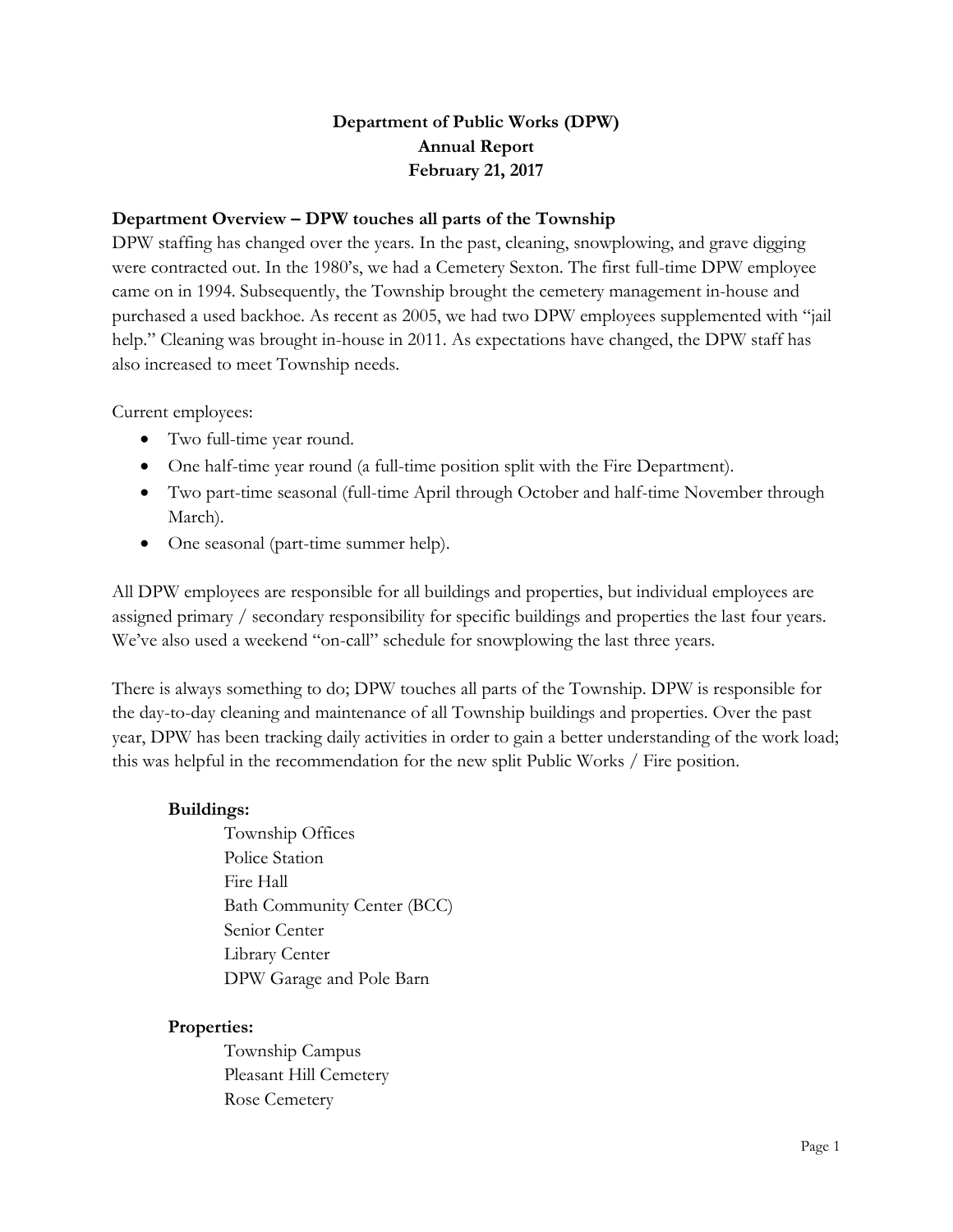Couzens Park Wiswasser Park Soccer Park Park Lake Beach Rickard Boat Launch Fletcher-Robson Nature Park

The Township also has several properties which require attention either on an as needed basis or have the potential for future development which would mean adding them to DPW's regular schedule.

#### **Other Properties:**

Roadways and Ditches (litter, etc) Chandler Road Sign Upton Road Property The Pit Community Garden Property Park Lake Preserve ("Poison Ivy Park") "Overflow" Parking Lots

Various events and activities throughout the year require additional work by DPW to prepare the facilities, set up or deliver equipment, clean-up, etc.

#### **Events and Activities:**

Elections Bath Days Summer Solstice Farmers Market Tom King Junk Day Bridge Tournament Buck Pole Baseball / Football Programs Property / Building Rentals

### **Recent History / Trends / Accomplishments**

In addition to its daily routine DPW needs to adjust schedules frequently to accommodate weather, funerals, department "requests," staff time off, and extra projects.

### **Recent Projects (not complete list):**

Assisted renovation of Senior Center kitchen Removed old Senior Center deck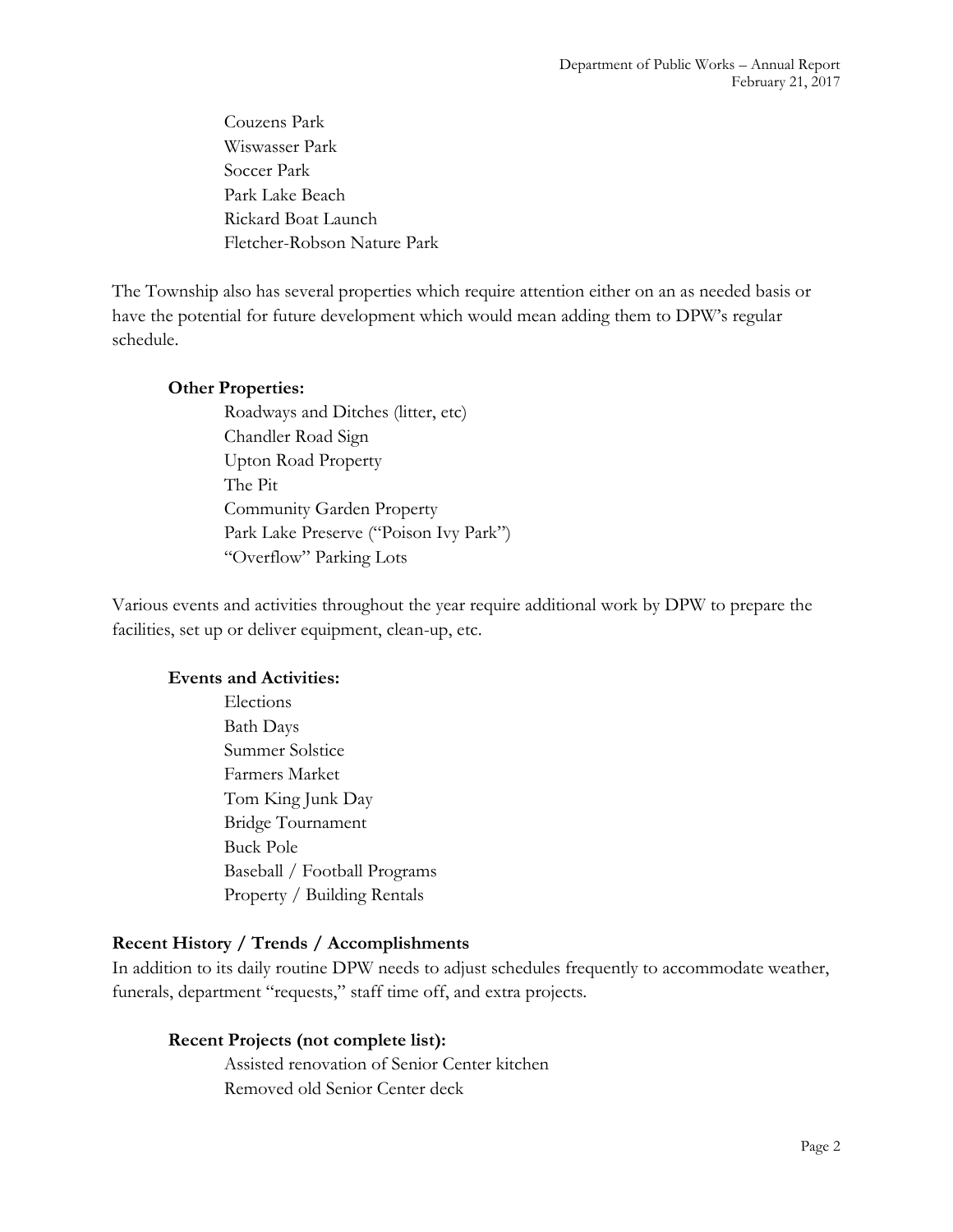Landscaped around new Senior Center deck Fire Department – list of minor projects to address prior deferred maintenance Remodeled offices / break room / conference room Painted offices for new employees Assisted setting up camera system in BOT room Built additional shelves in basement and disposed of old papers and items Replenished beach sand Goose spray deterrent at Park / Beach / Boat Launch Stripped and stained Couzens Park gazebo Repaired Soccer Park storage shed Removed retaining wall blocks Researched and coordinated installation of vehicle lift Reorganized cabinets at DPW Built "workshop" in pole barn Cleaned up pole barn area

## **Current Issues / Challenges**

 **Busy and Full Schedules –** Much of the DPW work is seasonal and also weather dependent. For example, the early spring is extra busy as the grass begins to grow and needs mowing, the cemeteries require extra duties and attention prior to Memorial Day, and we might not yet have part-time summer help with the string trimming. All in all, this demonstrates that there is always something to do, but it also means that a rainy day or an extra project can be difficult to work into the schedule.

The Township has added a number of services and programs in recent years. These are great for our residents, but they also add to the work load. It is important for the BOT and committees to understand and consider all the job responsibilities before starting new programs. Here are a few recent examples to illustrate:

- o Restrooms at Wiswasser Park Need to be cleaned regularly and locked / unlocked daily, including on weekends.
- o Library Center Needs regular cleaning.
- o Five-Days Lunch at Senior Center Not only does it need more frequent cleaning, there are no "vacant" days to do the cleaning.
- o Flix On The Field Needs prep work and mosquito spray.
- o Farmers Market Guest Chefs Needs set-up of tent and equipment.

Such ongoing maintenance should be considered when the BOT and committees discuss proposals such as: Senior Center building expansion, boat wash, restrooms at Couzens Park, trails at Park Lake Preserve, and park development of Upton Road property.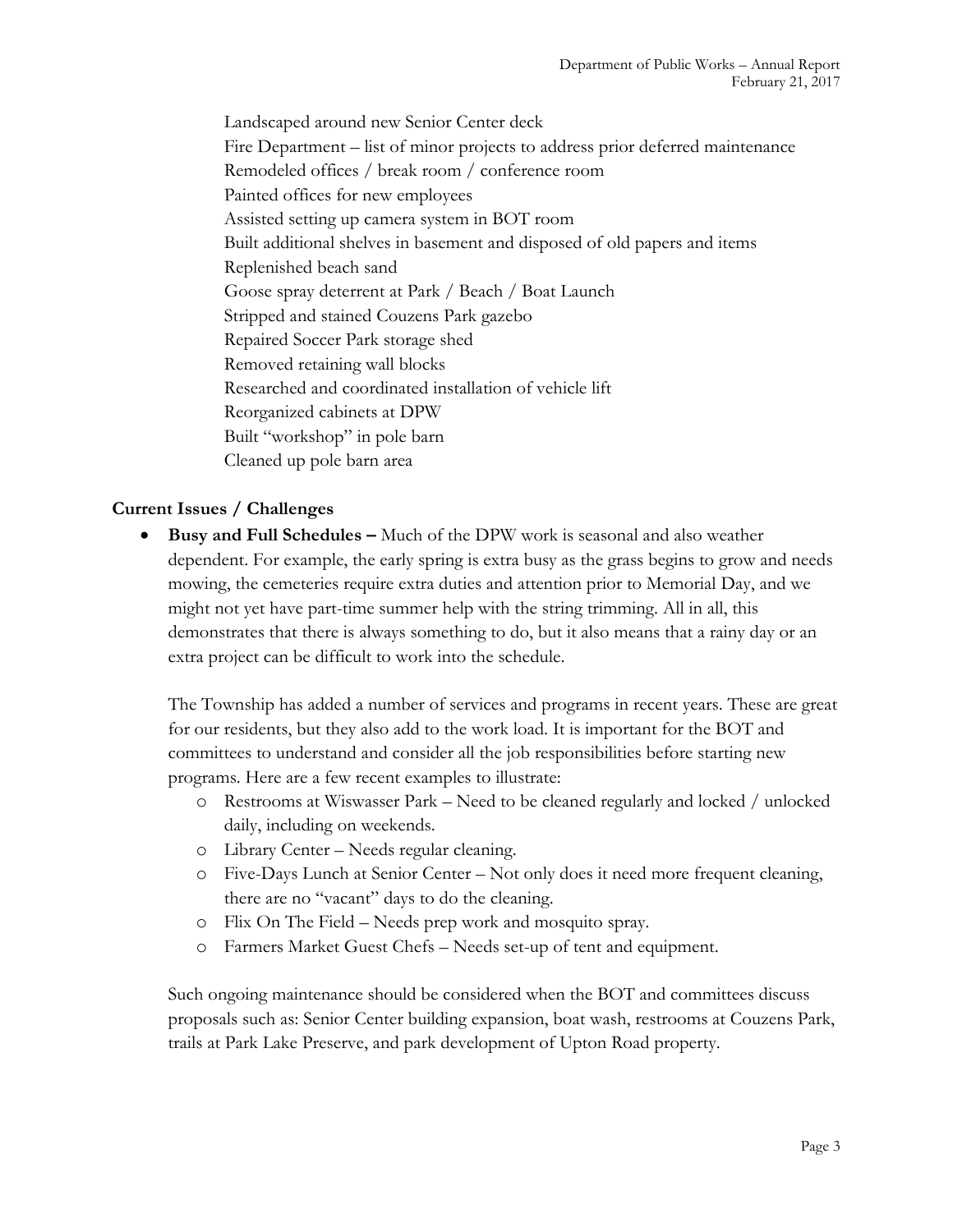• **Split DPW/Fire Position –** This past September, a full-time DPW position was split between DPW and the Fire Department. This employee's typical schedule is four hours in the morning at the Fire Department then four hours in the afternoon at DPW. Additionally, this employee is available to leave DPW to respond to priority calls.

This split arrangement works, but it does have a few inherent difficulties. Most notably, it has been the shift of twenty hours per week from DPW to Fire, and less employee availability for DPW responsibilities. This is compounded when there are priority calls requiring him to leave his DPW duties, with the other DPW employees adjusting their schedules to cover his absence. Additionally, he has found – both when working at the Fire Department and at DPW – that a four hour shift can frustrate the completion of some projects, especially when he needs to take some time to clean up and put away equipment at the end of his shift.

### **Short-Term Goals**

- **Building Maintenance Schedule** Building maintenance has generally fallen on either the DPW employee with primary responsibility or fix-it when there's been a problem. As we've added more equipment with the Senior Center kitchen and begun addressing prior deferred maintenance in the Fire Hall, it has become apparent that each building should have a regular maintenance schedule.
- **Storage Space** Just like in many homes, the Township basement becomes the repository for lots of stuff. The Township certainly needs storage space for records and occasional items, but some of it has become excessive. The last couple of years, DPW has built additional shelves in the basement, worked with staff to purge outdated records, and otherwise organize the space. DPW has been approved to dispose of unnecessary items from the basement according to the Township's Disposal Policy.
- **Projects** DPW has several projects planned for the coming year:
	- o Flagpole The flagpole at the Township Offices has become crowded as nearby trees have grown taller. The Lions Club has said it will help offset the cost to relocate the pole away from the trees. This will include some minor landscaping.
	- o Soccer Field Retaining Wall Portions of the railroad tie wall are bowed. It is not in imminent danger of collapse, but does need repair. The most cost effective fix appears to be filling the empty space below the wall so it is just a slope rather than a wall. This could be done by DPW or might be coordinated with a nearby construction project.
	- o Rose Cemetery Shed Replacing the electric service, fascia, and minor repairs.
	- o Fletcher Robson Nature Park The trails are due for periodic clearing of encroaching brush. A fence or other barrier will be installed to prevent vehicles from